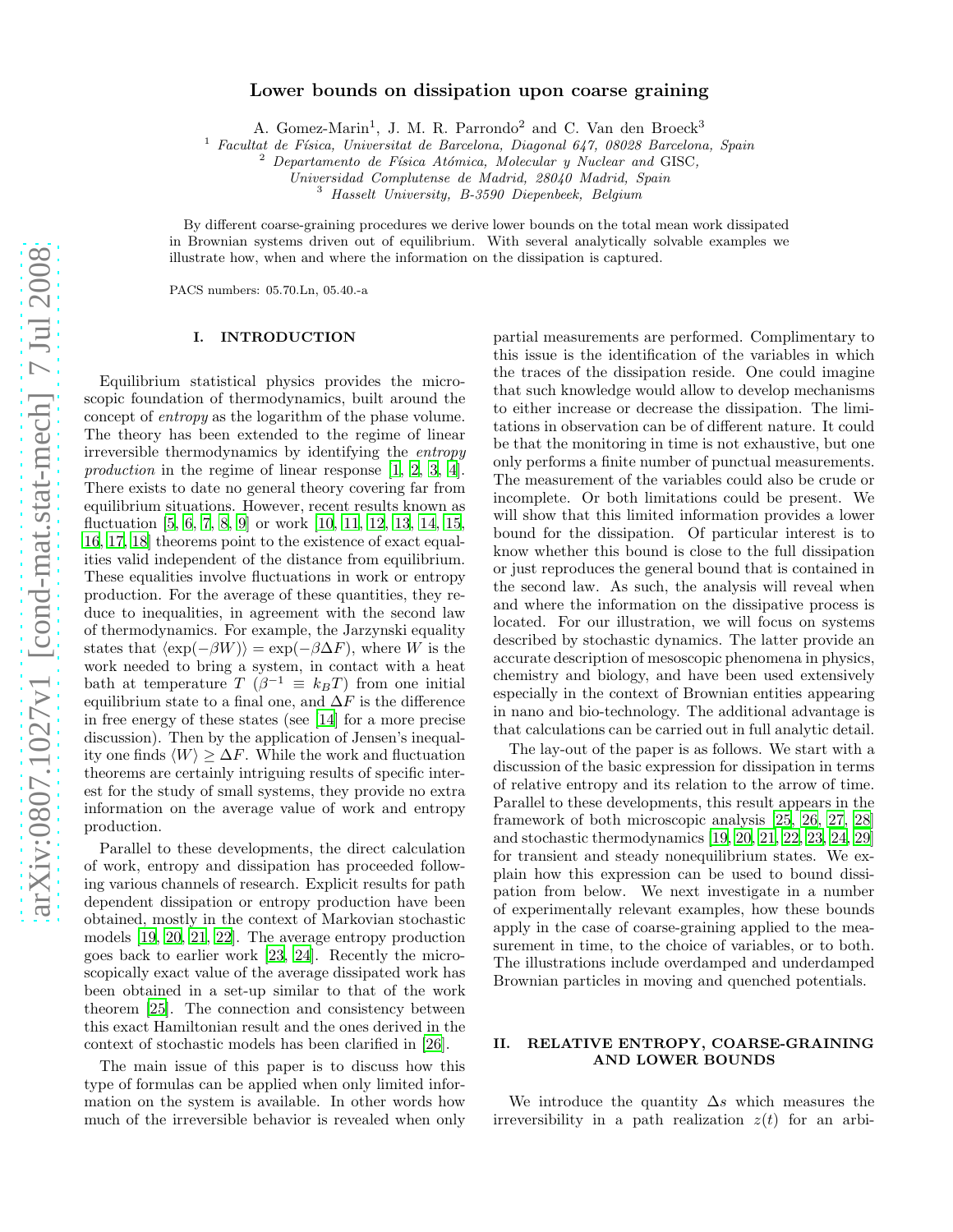trary stochastic process, in extension of its definition for Markov processes [\[19,](#page-10-18) [21](#page-10-20)], continuous time random walks or dynamical systems [\[22,](#page-10-21) [30\]](#page-10-29):

$$
\Delta s \equiv k_B \ln \frac{\mathcal{P}[z(t)]}{\tilde{\mathcal{P}}[\tilde{z}(t)]}.
$$
 (1)

Here  $P$  is the probability of observing the so-called forward path  $z(t)$ . The tildes refer to the time-reversed analogue.  $\tilde{z}(t) = z(t_f - t)$  is the time-reversed trajectory, in which the sign of the momenta are reversed if such variables appear in the description.  $t_f$  is the total duration of the nonequilibrium experiment.  $\tilde{\mathcal{P}}$  is then the probability for such a trajectory in an experiment employing the time-reversed schedule of the perturbation. The study of the above trajectory-dependent quantity itself is of considerable interest [\[21,](#page-10-20) [30\]](#page-10-29).

In this paper, we are only interested in its average (the notation suggests continuous variables, but the results are trivially reproduced for discrete dynamics):

<span id="page-1-0"></span>
$$
\langle \Delta s \rangle = k_B \int \mathcal{D}z(t) \mathcal{P}[z(t)] \ln \frac{\mathcal{P}[z(t)]}{\tilde{\mathcal{P}}[\tilde{z}(t)]} \equiv k_B D(\mathcal{P}||\tilde{\mathcal{P}}). \tag{2}
$$

This average quantity is expressed in terms of the relative entropy  $D(\mathcal{P}||\mathcal{P})$  (also called Kullback-Leibler distance) between the distributions  $P$  and  $\overline{P}$ . The relative entropy has a number of extremely powerfull and useful properties. In particular, it is a positive quantity whose value decreases upon any type of coarse-graining [\[31\]](#page-10-30).

More precisely, if the statistical information on the detailed path trajectory  $z(t)$  (which could be generically decomposed in two subsets as  $z \equiv \{x, y\}$  is not available, one considers the reduced trajectory  $z_{cg} \equiv x$ , where the subscript refers to coarse-graining. Then

<span id="page-1-5"></span>
$$
D(\mathcal{P}||\tilde{\mathcal{P}}) \equiv D(\mathcal{P}(z)||\tilde{\mathcal{P}}(\tilde{z})) = \int dx \, dy \, \mathcal{P}(x, y) \ln \frac{\mathcal{P}(x, y)}{\tilde{\mathcal{P}}(\tilde{x}, \tilde{y})}
$$

$$
= D(\mathcal{P}(x)||\tilde{\mathcal{P}}(\tilde{x})) + \int dx \, \mathcal{P}(x) \int dy \, \mathcal{P}(y|x) \ln \frac{\mathcal{P}(y|x)}{\tilde{\mathcal{P}}(\tilde{y}|\tilde{x})}
$$

$$
\geq D(\mathcal{P}(x)||\tilde{\mathcal{P}}(\tilde{x})) \equiv D(\mathcal{P}_{cg}||\tilde{\mathcal{P}}_{cg}), \qquad (3)
$$

where  $P_{cg}$  is the corresponding coarse-grained probability. Finally, in combination with [\(2\)](#page-1-0), we obtain:

<span id="page-1-1"></span>
$$
\langle \Delta s \rangle = k_B D(\mathcal{P} || \tilde{\mathcal{P}}) \ge k_B D(\mathcal{P}_{cg} || \tilde{\mathcal{P}}_{cg}) \ge 0. \tag{4}
$$

Notice that so far no assumption has been made on the stochastic dynamics. The above expressions are valid for example for deterministic systems (with distributed initial conditions) and for non-Markovian processes. The quantity  $\Delta s$  is commonly regarded in many scenarios as the trajectory-dependent total entropy production. Thus, the average of  $\Delta s$  over the ensemble of trajectories corresponds to the total thermodynamic entropy production  $\Delta S$ . From the relative entropy properties, equation [\(4\)](#page-1-1) conveys more information than the second law of thermodynamics itself, namely, that the total entropy production is always greater than zero and, furthermore, that the better our description, the more precisely

one can estimate the actual total dissipation approaching from below. Equation [\(4\)](#page-1-1) puts together two interesting concepts: the intrinsic nature of irreversibility and the subjective partial information due to incompleteness of measurements.

In the case in which the system is initially prepared in equilibrium and then a transient nonequilibrium excursion takes place, the mean total entropy production comes in the form of mean work dissipated,  $\langle W_{\text{diss}}\rangle$ , which combined with [\(4\)](#page-1-1) implies

<span id="page-1-4"></span>
$$
\langle W_{\text{diss}} \rangle \equiv \langle W \rangle - \Delta F \ge k_B T D(\mathcal{P}_{\text{cg}} || \tilde{\mathcal{P}}_{\text{cg}}) \ge 0. \tag{5}
$$

This equation has been proved exactly for Hamiltonian dynamics in [\[25\]](#page-10-24) and formally extended to mesoscopic descriptions in [\[26\]](#page-10-25). The main goal of this work is to apply the above formula to different Brownian systems driven out of equilibrium in which the effects of coarse-graining can be illustrated. We present three different analytically solvable examples, all initially prepared in equilibrium. First we consider an overdamped Brownian particle in a moving trap [\[30,](#page-10-29) [32\]](#page-10-31) whose trajectory is coarse-grained in time. Second, we introduce an underdamped Brownian particle in a suddenly changing stiffening trap. We measure its relative entropy at one point in time after the quench and then we integrate out the position and momentum variables. Third, by means of two linearly coupled underdamped Brownian particles, we study the flow of information on dissipation amongst several degrees of freedom as a function of time. Lower bounds for the total mean work dissipated are derived in these three first examples.

#### III. STUDY CASES

## A. Overdamped Brownian particle in a constant-speed moving trap

In this section we present a solvable example, which is moreover of experimental relevance, namely, an overdamped Brownian particle subject to a moving timedependent harmonic potential:

<span id="page-1-2"></span>
$$
V(x,t) = \frac{k}{2}(x - ut)^2,
$$
 (6)

where  $k$  is the stiffness of the trap and  $u$  is the constant velocity at which the trap is moved. The time evolution of the position variable  $x$  of the overdamped particle obeys the following Langevin equation

<span id="page-1-3"></span>
$$
\dot{x} = -\partial_x V(x, t) + \xi(t). \tag{7}
$$

 $\xi(t)$  is a Gaussian white noise, with  $\langle \xi(t)\xi(t')\rangle = 2T\delta(t-t')$ t ′ ). For simplicity of notation, we have absorbed the friction coefficient in the time unit and the Boltzmann constant  $k_B$  in the definition of temperature.

Before proceeding to the relation between dissipation and relative entropy, we review the salient features of the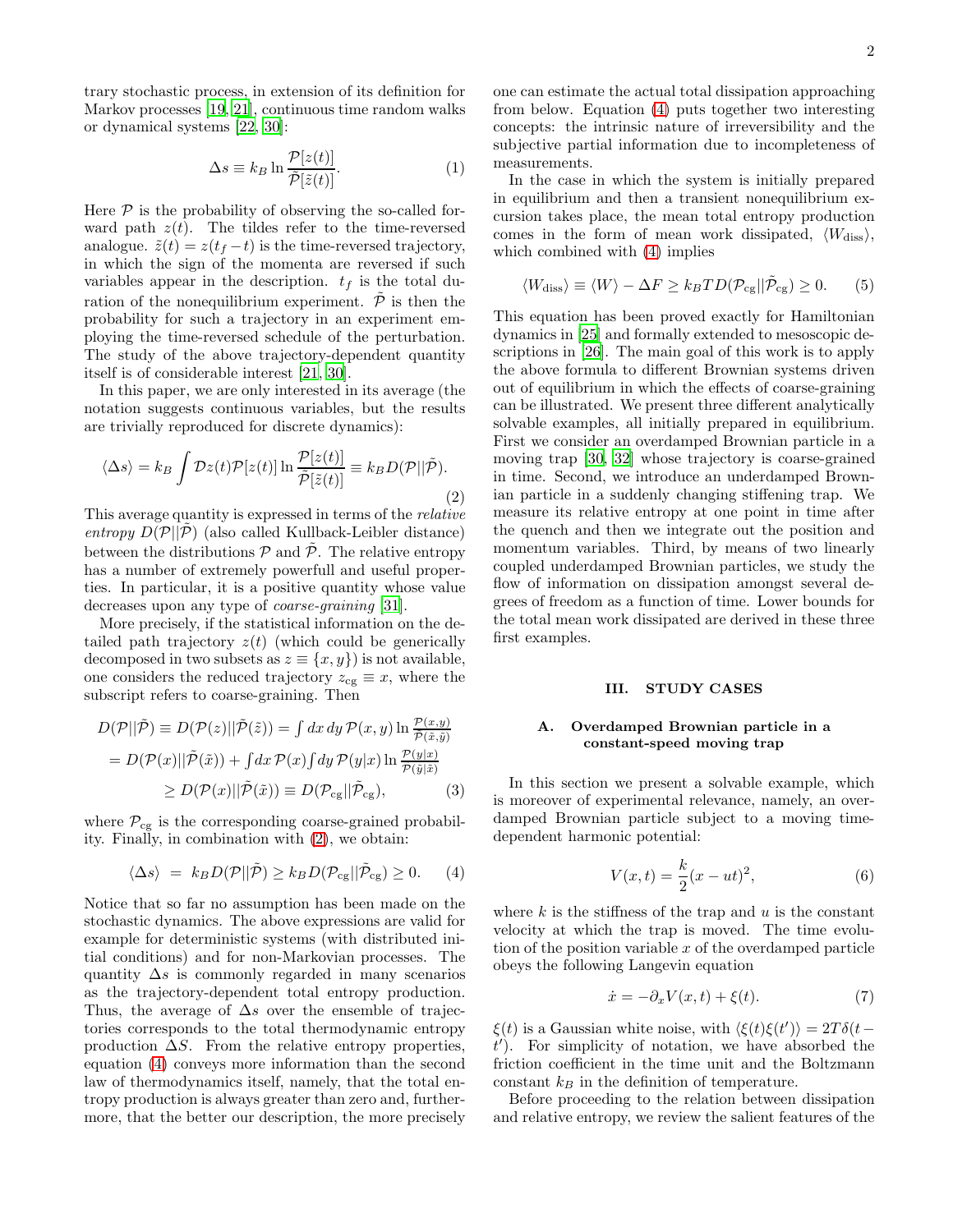energy balance. Our starting point is conservation of total energy, or first law, at the level of a single stochastic trajectory [\[33](#page-10-32)], during an experiment from initial time 0 to final time  $t_f$ . Since the particle is instantaneously thermalized at the constant temperature  $T$  of the heat bath, its change in energy is equal to its change in potential energy  $\Delta V = V(x(t_f), t_f) - V(x(0), 0)$ . The latter must be equal to the amount of work  $W$  exerted by the external force (sometimes called the injected work) minus the heat Q delivered to the heat bath (also referred to as dissipated heat to the environment):

$$
\Delta V = \int_0^{t_f} \frac{dV}{dt} dt = \int_0^{t_f} \frac{\partial V}{\partial t} dt + \int_0^{t_f} \frac{\partial V}{\partial x} \dot{x} dt = W - Q. \tag{8}
$$

From such energy balance the fluctuating heat and work can be identified [\[34\]](#page-10-33): the rate of heat dissipated to the heat bath is given by  $\dot{Q} = -\partial_x V \dot{x}$ , while the work done per unit time in moving the external potential is  $W =$  $\partial_t V$ . These quantities depend on the actual realization of the stochastic trajectory  $x(t)$ . Thus heat and work are random variables. The fact that injected work and dissipated heat differ by the energy stored in the particle has important consequences for their large deviation properties for asymptotically large times when the latter energy is unbounded. The fluctuation theorem has therefore to be carefully reconsidered [\[35](#page-10-34), [36](#page-10-35), [37](#page-10-36), [38](#page-10-37), [39,](#page-10-38) [40](#page-10-39), [41\]](#page-11-0).

We are concerned here with the average work, in which case large deviation issues are irrelevant. Using the explicit expression of the potential [\(6\)](#page-1-2), one finds

$$
\langle W \rangle = \left\langle \int_0^{t_f} \frac{\partial V(x,t)}{\partial t} dt \right\rangle = \left\langle \int_0^{t_f} dt k(x - ut)(-u) \right\rangle
$$
  
=  $u \int_0^{t_f} dt \langle \dot{x}(t) - \xi(t) \rangle = u[\langle x(t_f) \rangle - \langle x(0) \rangle].$  (9)

On the other hand, the average of equation [\(7\)](#page-1-3) yields the following exact closed equation for the average position

$$
\langle \dot{x} \rangle = -\langle \partial_x V \rangle = -k(\langle x \rangle - ut), \tag{10}
$$

whose solution for an arbitrary initial condition at  $t_0$  will be useful later on:

<span id="page-2-2"></span>
$$
\langle x(t) \rangle = e^{-k(t-t_0)} \langle x(t_0) \rangle + \frac{u}{k} [kt - 1 - e^{-k(t-t_0)}(kt_0 - 1)].
$$
\n(11)

If the system is prepared initially in equilibrium, from [\(7\)](#page-1-3) it is clear that  $\langle x(0) \rangle = 0$ . The translation of the harmonic potential does not change the free energy of the system,  $\Delta F = 0$ . Then the dissipative work equals in average the external work:

<span id="page-2-0"></span>
$$
\langle W_{\text{diss}} \rangle \equiv \langle W \rangle - \Delta F = \frac{u^2}{k} (kt_f + e^{-kt_f} - 1). \tag{12}
$$

In the sequel, we will illustrate how Eq. [\(5\)](#page-1-4) approaches to the exact dissipative work [\(12\)](#page-2-0) from below as we include in the calculation of the relative entropy more information on the paths. We will consider, as would occur



<span id="page-2-1"></span>Figure 1: Sketch of the n-slicing procedure in which the full trajectory of the particle is not measured but only its position after time intervals  $\Delta t = t_f/n$ , where  $t_f$  is the total duration of the experiment.

in an experimental or numerical realization of our example, that the position  $x(t)$  is measured only at a finite instants of time. This information loss about the path can be viewed as a coarse-graining in time. If the relative entropy is calculated with this partial information, Eq. [\(5\)](#page-1-4) will give us only a rigorous lower bound. The calculation which we are about to perform will tell us how fast this bound converges to the exact value.

For simplicity we will consider that the coarse graining is into *n* equal divisions  $\Delta t \equiv t_f/n$  of the total time duration  $t_f$ . Therefore, in this *n*-slicing procedure, the full trajectory of the particle is not measured but only its position after time intervals of duration  $\Delta t$ . See figure [1.](#page-2-1) The probability for a discretized path can be easily evaluated since the process is Markovian and Gaussian. Let us denote by  $p(x_{i+1}|x_i)$  the conditional probability for jumping from a point  $x_i$  at time  $t_i$  to a point  $x_{i+1}$  at time  $t_i + \Delta t$ , and let  $p_0^{\text{eq}}$  be the initial equilibrium distribution. The probability  $\mathcal{P}_{cg}$  of the *n*-sliced discretized path  $\vec{x} \equiv [x_0, x_1, ..., x_i, ..., x_{n-1}, x_f]$  is given by

$$
\mathcal{P}_{cg} \equiv \mathcal{P}_{cg}([x_0, x_1, ..., x_i, ..., x_{n-1}, x_f])
$$
  
=  $p_0^{eq}(x_0) \prod_{i=0}^{n-1} p(x_{i+1}|x_i).$  (13)

An analogous expression is valid for the backward path and probability, with superscript "tilde" again referring to time reversed excursion (trajectory and process). The central quantity we wish to evaluate is the following coarse-grained relative entropy  $I_n$ ;

<span id="page-2-3"></span>
$$
I_n \equiv TD(\mathcal{P}_{cg}(\vec{x}) || \tilde{\mathcal{P}}_{cg}(\tilde{\vec{x}}))
$$
  
=  $T \left\langle \ln \frac{p_0^{eq}(x_0)}{p_f^{eq}(x_f)} \right\rangle + T \sum_{i=0}^{n-1} \left\langle \ln \frac{p(x_{i+1}|x_i)}{\tilde{p}(x_i|x_{i+1})} \right\rangle$ . (14)

Note that we have multiplied by T (having absorbed  $k_B$ )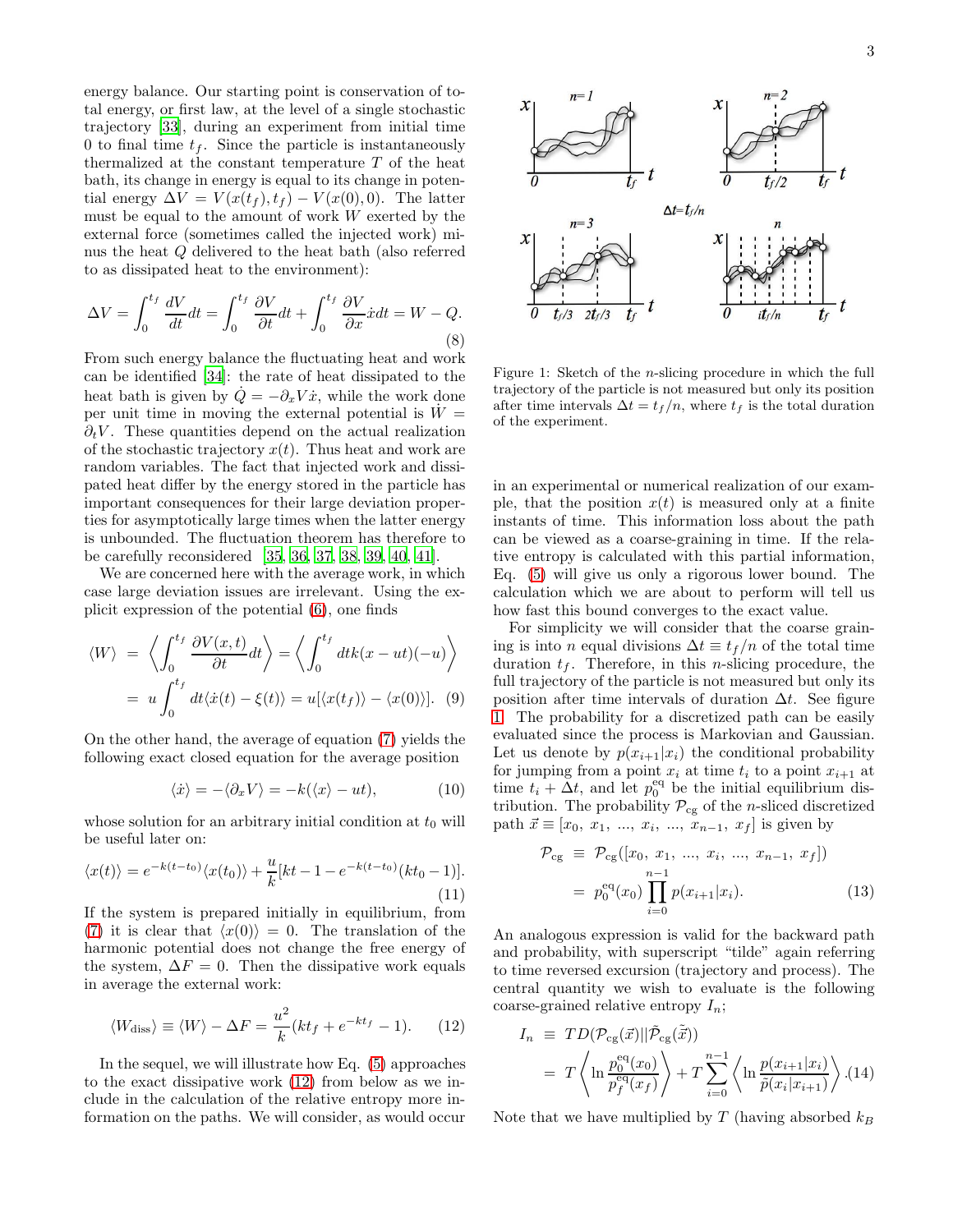in its units) since we want to compare the above expression with the dissipated work. The brackets  $\langle ... \rangle$  refer to the average performed with the forward distribution, which weights every trajectory's contribution.

The next step is to find the general expression for  $p(x_{i+1}|x_i)$  and  $\tilde{p}(x_i|x_{i+1})$ . Since the Langevin equation that describes the dynamics is linear, the conditional probabilities are Gaussian distributions:

$$
p(x_{i+1}|x_i) = \frac{1}{\sqrt{2\pi\sigma^2}} \exp\left[-\frac{(x_{i+1} - \langle x_{i+1} \rangle_{x_i})^2}{2\sigma^2}\right] \tag{15}
$$

and

$$
\tilde{p}(x_i|x_{i+1}) = \frac{1}{\sqrt{2\pi\sigma^2}} \exp\left[-\frac{(x_i - \langle \tilde{x}_i \rangle_{x_{i+1}})^2}{2\sigma^2}\right].
$$
 (16)

From equation [\(11\)](#page-2-2) (applied for final and initial times  $t_{i+1}$  and  $t_i$ , respectively, and with the appropriate initial condition) the conditional averages are found to be

$$
\langle x_{i+1} \rangle_{x_i} = x_i e^{-k\Delta t} + \omega + \eta t_i, \qquad (17)
$$

$$
\langle \tilde{x}_i \rangle_{x_{i+1}} = x_{i+1} e^{-k\Delta t} - \omega + \eta \ t_{i+1} \tag{18}
$$

where

$$
\omega \equiv \frac{u}{k}(e^{-k\Delta t} + k\Delta t - 1), \ \ \eta \equiv u(1 - e^{-k\Delta t}). \tag{19}
$$

Similarly, one can multiply the Langevin equation by the position  $x$  and then take averages. This leads to the following equation for the variance  $\sigma^2 \equiv \langle x^2 \rangle - \langle x \rangle^2$ :

$$
\frac{1}{2}\frac{d}{dt}\sigma^2 = -k\sigma^2 + T,\tag{20}
$$

which yields (conditional variances starting at zero value)

$$
\sigma^2 = \frac{T}{k}(1 - e^{-2k\Delta t}),\tag{21}
$$

for both (forward and backward) cases.

In order to obtain  $I_n$ , we insert the above conditional probability distributions in Eq. [\(14\)](#page-2-3). The final result can most revealingly be written in terms of the duration of the experiment  $t_f$  and the final position of the minimum of the trap  $z_0 \equiv ut_f$ . After some cumbersome calculations, one finally gets

<span id="page-3-0"></span>
$$
I_n = \frac{z_0^2}{kt_f^2} \left[ e^{-kt_f} - 1 + 2n \tanh\left(\frac{kt_f}{2n}\right) \right].
$$
 (22)

First note that in the limit  $n \to \infty$  one finds (cf. Eq. [\(12\)](#page-2-0))

$$
I_{\infty} = \frac{z_0^2}{kt_f^2}(kt_f + e^{-kt_f} - 1) = \langle W_{\text{diss}}\rangle.
$$
 (23)

Hence the exact dissipation is, as anticipated, recovered in the limit of the continuous path description. We now turn to the following question. How is the convergence of  $I_n$  to  $\langle W_{\text{diss}}\rangle$ ? First, one can verify that, for any value



<span id="page-3-1"></span>Figure 2: (a) Plot of  $I_n$  (for  $n = 1, 2, 3, 4$  and  $I_\infty = \langle W_{\text{diss}} \rangle$ ), as a function of the ratio of characteristic times  $kt_f$ . We have scaled out the prefactor  $kz_0^2$ . Note that  $I_n$  is always a lower bound to  $\langle W_{\text{diss}} \rangle$  and converges to the irreversible instantaneous quench value (dashed line) and to the quasi-static limit (zero value) for  $kt_f \rightarrow 0$  and  $kt_f \rightarrow \infty$ , respectively. Inset: the relative error  $E_n \equiv (\langle W_{\text{diss}} \rangle - I_n)/\langle W_{\text{diss}} \rangle$  increases as a function of  $kt_f$ . (b) Plot of  $I_n$  (for different values of  $kt_f$ ) as a function of the number of time divisions  $n$  of the trajectory.

of the system's parameters,  $I_n$  is always a lower bound for the total dissipation (cf. Eq.  $(5)$ ):

$$
\langle W_{\rm diss} \rangle \ge I_n \ge 0. \tag{24}
$$

Next, as is apparent from the explicit result [\(22\)](#page-3-0) and scaling  $kz_0^2$ , the convergence of  $I_n$  to  $\langle W_{\text{diss}} \rangle$  depends only on the ratio of the time of the experiment  $t_f$  over the relaxation time  $1/k$  in the harmonic potential. In figure [2.](#page-3-1)(a) we plot  $I_1$  up to  $I_4$ , as a function of  $kt_f$ . The convergence is surprisingly good. For example, for  $kt_f =$ 1, the error in  $I_2$  (single intermediate measurement point, plus the initial and the final points, which are always measured) is only a few percent.

In the limit  $u \to 0$  (or  $kt_f \to \infty$ ), that is, for a very slow translation of the potential, one recovers the quasistatic result of zero dissipated work. Note however that the relative rate of convergence becomes quite bad in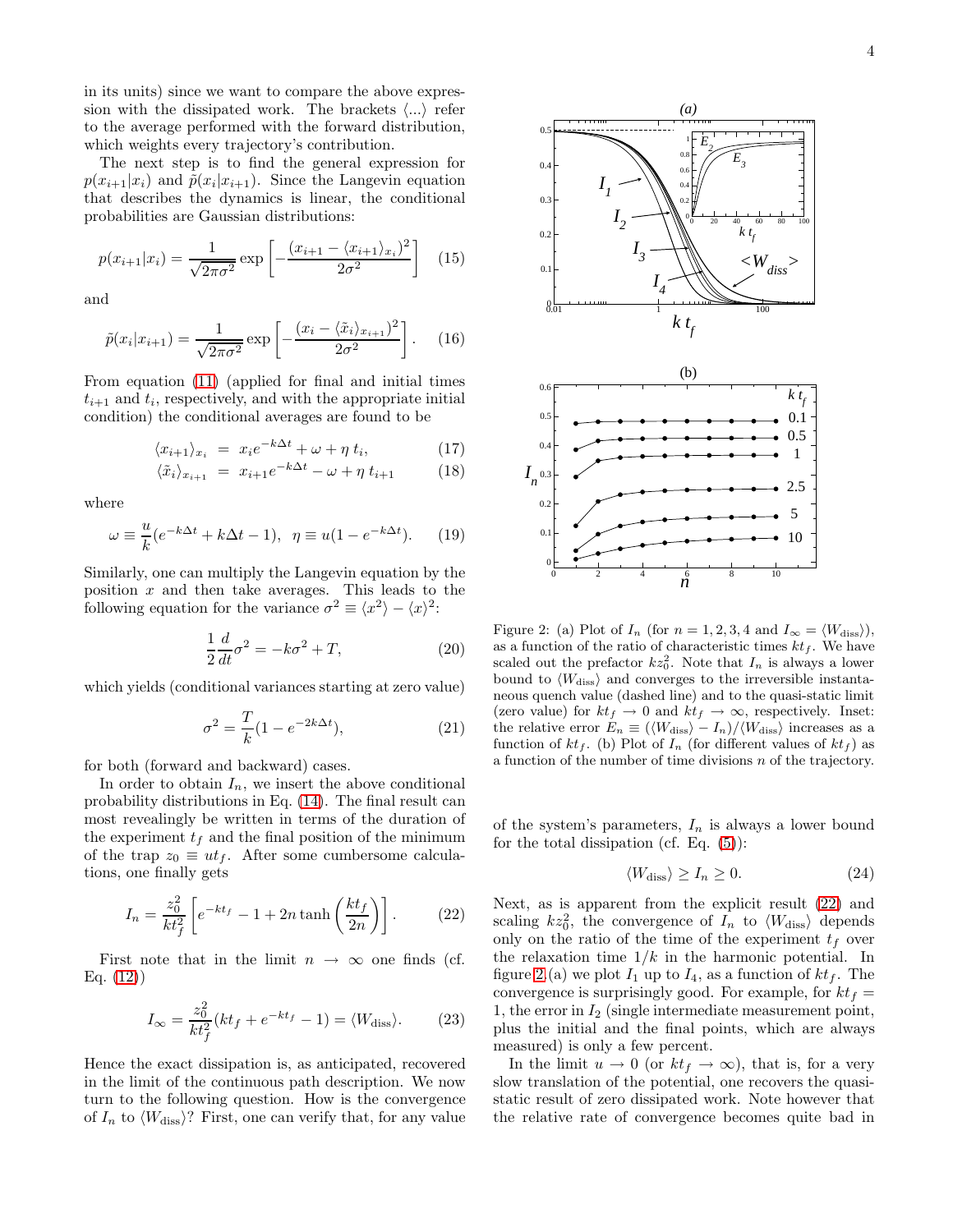this limit (cf. inset in figure  $2.(a)$ ). On the other hand, the fit is perfect in the limit of the irreversible quench, in which the potential is instantaneously switched to its new position. This corresponds to the limit  $u \to \infty$  (or  $kt_f \rightarrow 0$ ). One finds

$$
I_n(t_f \to 0) = \frac{1}{2}kz_0^2 = \langle W_{\text{diss}} \rangle (t_f \to 0), \qquad (25)
$$

since the dissipated work is exactly equal to the average work done in instantaneously placing the particle in the shifted potential.

In Fig. [2.](#page-3-1)(b) we plot  $I_n$ , for different values of  $kt_f$ , as a function of the number of measured points. Note that the biggest jumps in  $I_n$  occur from  $n = 1$  to  $n = 2$ , after which the bound quickly saturates and slowly approaches the total mean dissipated work. The dominant term in the convergence of  $I_n$  to  $I_\infty$  is easily obtained from Eq. [\(22\)](#page-3-0):

$$
I_{\infty} - I_n \simeq \frac{z_0^2 k^2 t_f}{12n^2}.
$$
\n(26)

We expect that this type of convergence,  $1/n^2$ , is valid for a continuous Markov process. There is a plausibility argument for this asymptotic behavior. The chain rule of the relative entropy, Eq. [\(3\)](#page-1-5), implies

<span id="page-4-0"></span>
$$
I_{\infty} - I_n = \sum_{i=0}^{n-1} \left\langle \ln \frac{\mathcal{P}(y_i | x_i, x_{i+1})}{\tilde{\mathcal{P}}(y_i | x_i, x_{i+1})} \right\rangle, \tag{27}
$$

where  $y_i(t)$  stands for the "piece" of the trajectory  $x(t)$ with  $t \in [t_i, t_i + 1]$ . Under the conditions  $x(t_i) = x_i$ , each of these pieces looks similar to the trajectories depicted in Fig. [1](#page-2-1) and becomes a pinned diffusion process, which can be written as [\[42,](#page-11-1) [43\]](#page-11-2):

$$
y_i(t) = \frac{(t_{i+1} - t)[x_i + X(t) - X(t_i)]}{\Delta t} + \frac{(t - t_i)[x_{i+1} - X(t_{i+1}) + X(t)]}{\Delta t},
$$
 (28)

where  $X(t)$  is a process satisfying the same dynamics as  $x(t)$  but with no restrictions. Averaging the above equation and assuming that  $\langle X(t) \rangle$  is an analytical function of  $t$ , one has:

$$
\langle y_i(t) \rangle = \frac{(t_{i+1} - t)x_i + (t - t_i)x_{i+1}}{\Delta t} + O(\Delta t^2). \tag{29}
$$

Therefore, the averages of  $\langle y_i(t) \rangle$  in the forward and backward processes can only differ by terms of order  $\Delta t^2$ .

On the other hand, the relative entropy between two Gaussian distributions with the same dispersion  $\sigma$  and averages  $\mu_1$  and  $\mu_2$  is given by:

<span id="page-4-1"></span>
$$
D(\rho_1||\rho_2) = \frac{(\mu_1 - \mu_2)^2}{2\sigma^2}.
$$
 (30)

Let us assume that  $y_i(t)$  can be approximated by a Gaussian process with dispersion of order  $\sqrt{t}$ . If the external parameter does not affect the dispersion, the dominant term in the relative entropies in Eq. [\(27\)](#page-4-0) will be given by the difference between averages, i.e., by Eq. [\(30\)](#page-4-1):

$$
\left\langle \ln \frac{\mathcal{P}(y_i|x_i, x_{i+1})}{\tilde{\mathcal{P}}(y_i|x_i, x_{i+1})} \right\rangle \sim \frac{(\mu_F - \mu_B)^2}{\sigma^2} \sim \Delta t^3. \tag{31}
$$

If this is the case, then the asymptotic approach to the exact work is the same as in our example:

$$
I_{\infty} - I_n \sim n\Delta t^3 \sim \frac{1}{n^2}.
$$
 (32)

# B. Underdamped Brownian particle in a suddenly quenched trap

In the previous example, we discussed the effect of coarse graining in time for the measurement of the single relevant variable at hand, namely the position of the overdamped Brownian particle. Now we address the additional question about the role of specific variables (or degrees of freedom) in revealing the dissipation. For the illustration of this point we naturally turn to underdamped Brownian particles, where both position and momentum of the particle are relevant. Instead of considering a moving harmonic potential with fixed strength, we study another experimentally significant scenario: a non-moving harmonic potential undergoing an instantaneous quench in its stiffness, say at the initial time  $t = 0$ from a frequency  $\omega_0$  to the frequency  $\omega_1$ . See the scheme in figure [3.](#page-5-0)

The average work dissipated  $\langle W_{\text{diss}} \rangle$  in the instantaneous quench can be evaluated as follows. The potential energy of the particle when at a position  $x$ , is given by  $V_i(x) = m\omega_i^2 x^2/2$ , where  $\omega_i$  is the harmonic frequency, with  $i = 0$  and  $i = 1$  before and after the quench, respectively. The probability distribution of the position at the moment of the quench is given by  $\rho_0^{\text{eq}}(x) = \exp(-V_0(x)/T)/Z_0$  (as before, Boltzmann's constant is absorbed in the temperature for simplicity of notation). Here  $Z_0$ , the normalization constant, is the familiar partition function. Averaging with respect to this distribution (notation  $\langle ...\rangle_0$ ), we conclude that the average work associated to the quench is given by  $\langle W \rangle = \langle V_1(x) \rangle_0 - \langle V_0(x) \rangle_0 = (T/2)(\omega_1^2/\omega_0^2 - 1).$ The corresponding change in free energy is found to be  $\Delta F = -T \ln(Z_1/Z_0) = T \ln(\omega_1/\omega_0)$ . Therefore, the total dissipation in the irreversible instantaneous quench reads

$$
\langle W_{\text{diss}} \rangle \equiv \langle W \rangle - \Delta F = \frac{T}{2} \left( \ln \frac{\omega_0^2}{\omega_1^2} + \frac{\omega_1^2}{\omega_0^2} - 1 \right). \tag{33}
$$

Note that the total dissipated work is always positive due to the irreversible nature of the process.

As available statistical information we consider the probability distribution  $\mathcal{P}_{cg} \equiv \rho$  for position x and momentum  $p$  at a any single instant of time  $t$  after the quench (see Fig. [3\)](#page-5-0). As we have already shown in the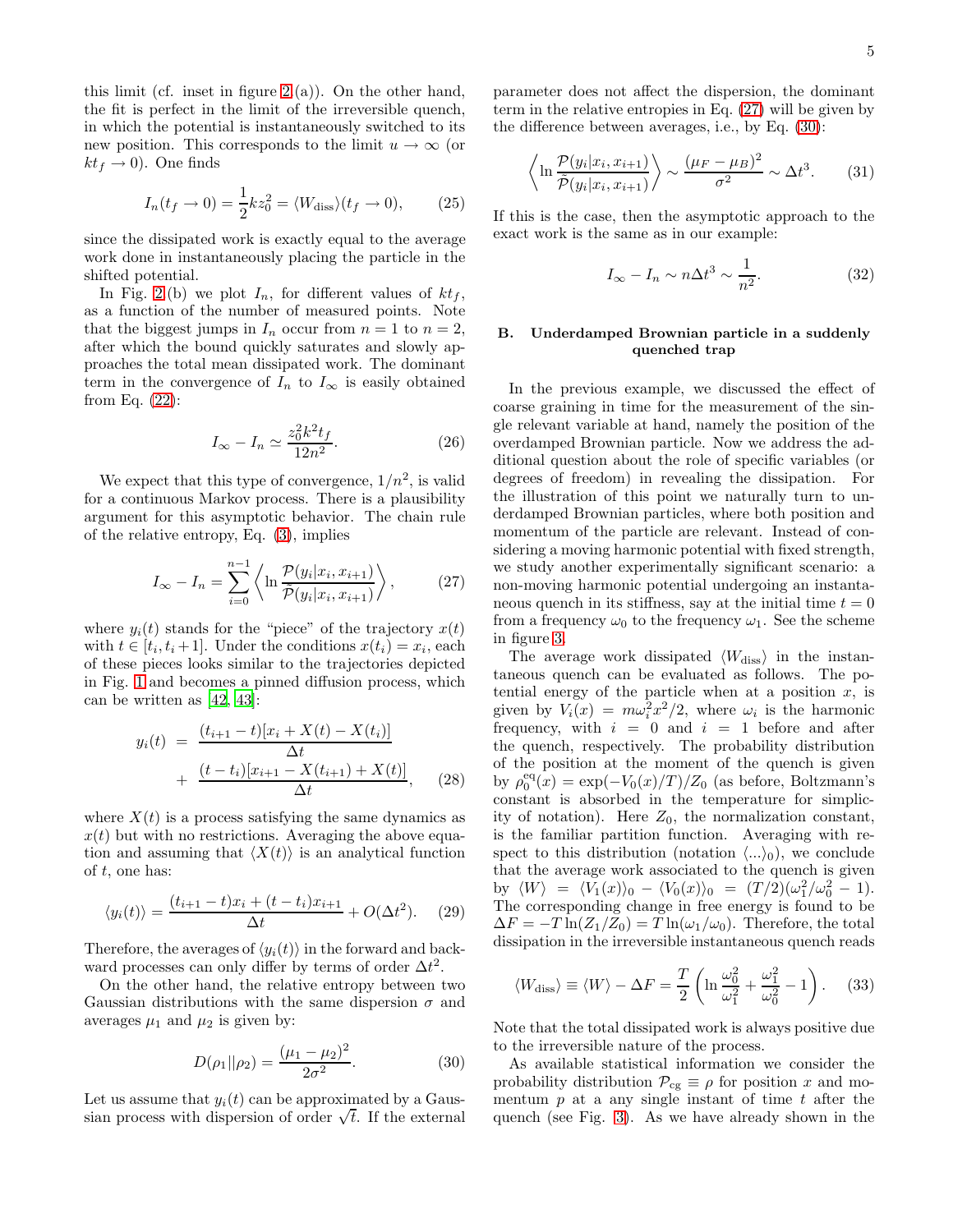

<span id="page-5-0"></span>Figure 3: Schematic representation of the quenching experiment. The only information collected takes place at time  $t$ after the quench. Notice that at any time  $t$ , in the backward process the system is in equilibrium at  $\omega_1$ ,  $\tilde{\rho}(t) = \rho^{\text{eq}}(\omega_1)$ , whereas in the forward process the system is relaxing precisely towards this equilibrium state.

first example, statistical information at just one particular time must provide a lower bound for the dissipated work corresponding to such quench:

<span id="page-5-1"></span>
$$
\langle W_{\text{diss}} \rangle \ge k_B T D(\rho(x, p; t) || \tilde{\rho}(x, -p; t)) \ge 0. \tag{34}
$$

Below we will elucidate the effect of such coarse-graining implied in the punctual measurement in time (at time t after the quench) plus the effect of a reduction in the number of variables, this is, measuring only  $x$ , only  $p$  or both. We anticipate that this will lead to inequalities such as

<span id="page-5-2"></span>
$$
\langle W_{\text{diss}} \rangle \ge k_B T D(\rho(x; t) || \tilde{\rho}(x; t)) \ge 0, \quad (35)
$$

$$
\langle W_{\text{diss}} \rangle \ge k_B T D(\rho(p; t) || \tilde{\rho}(-p; t)) \ge 0. \tag{36}
$$

To explicitly obtain the bounds from the coarsegrained relative entropies appearing in equations [\(34\)](#page-5-1), [\(35\)](#page-5-2) and [\(36\)](#page-5-2), we need to evaluate the probability distributions in forward and backward scenario. The derivation for the backward scenario is very simple; the system starts at canonical equilibrium with frequency  $\omega_1$  and the quench is performed at the end of the experiment  $(t = 0)$ in forward time, which is the final time in the reverse experiment). The particle is then at canonical equilibrium with respect to the frequency  $\omega_1$  throughout the process:

$$
\tilde{\rho}(x, p; t) = \rho_1^{\text{eq}}(x, p) = \frac{\exp\left[-\left(p^2/2m + m\omega_1^2 x^2/2\right)/T\right]}{Z(\omega_1)}.
$$
\n(37)

Note that the above distribution is even in  $p$ , namely  $\tilde{\rho}(x, p; t) = \tilde{\rho}(x, -p; t)$ , and Gaussian with the following moments:

<span id="page-5-3"></span>
$$
\langle \tilde{x} \rangle = \langle \tilde{p} \rangle = \langle \tilde{x}p \rangle = 0, \n\langle \tilde{x}^2 \rangle = T/(m\omega_1^2), \n\langle \tilde{p}^2 \rangle = mT.
$$
\n(38)

One the other hand, in the forward scenario, the initial condition is canonical with respect to the initial frequency  $\omega_0$ ,  $\rho(x, p; 0) = \rho_0^{\text{eq}}(x, p)$ . At  $t = 0$  the frequency is suddenly changed to  $\omega_1$  and then kept constant along the whole process and, therefore, the evolution of the system in the forward process consists of a relaxation to the new equilibrium state,  $\rho_1^{\text{eq}}(x, p)$ . Then we are free to decide what we call the final time of the experiment and hence the choice of the measurement time after the quench is also completely free. We write the familiar equations of motion for such underdamped Brownian particle for  $t > 0$ ,

<span id="page-5-4"></span>
$$
\dot{p}(t) = -m\omega_1^2 x(t) - \lambda p(t)/m + \xi(t),
$$
  
\n
$$
\dot{x}(t) = p(t)/m,
$$
\n(39)

where  $\lambda$  is the friction coefficient, and  $\xi$  is Gaussian white noise with strength determined by the fluctuation dissipation theorem,  $\langle \xi(t)\xi(t') \rangle = 2\lambda T \delta(t-t')$ . The initial condition is stipulated by the fact that prior to the quench at  $t = 0$ , the system is at equilibrium in a harmonic potential with strength  $\omega_0$ , i.e. it is bi-Gaussian with (cf. Eq. [\(38\)](#page-5-3))

$$
\langle x \rangle_{(t=0)} = \langle p \rangle_{(t=0)} = \langle xp \rangle_{(t=0)} = 0,
$$
  

$$
\langle x^2 \rangle_{(t=0)} = T/(m\omega_0^2),
$$
  

$$
\langle p^2 \rangle_{(t=0)} = mT.
$$
 (40)

Since the Langevin equation is linear, the resulting time dependent probability distribution  $\rho(x, p; t)$  remains a Gaussian. Therefore, it is sufficient to evaluate the ensuing time evolution of first- and second-order moments. Since there is no shift in the center position of the harmonic potential, the average position and momentum stay equal to zero:  $\langle x(t) \rangle = \langle p(t) \rangle = 0$ . The second order moments obey the following evolution equations which are easily obtained from the evolution equations [\(39\)](#page-5-4):

$$
\frac{d}{dt}\langle x^2 \rangle = \frac{2}{m}\langle xp \rangle, \n\frac{d}{dt}\langle xp \rangle = \frac{1}{m}\langle p^2 \rangle - m\omega_1^2 \langle x^2 \rangle - \frac{\lambda}{m}\langle xp \rangle, \n\frac{d}{dt}\langle p^2 \rangle = -2m\omega_1^2 \langle xp \rangle - \frac{2\lambda}{m}\langle p^2 \rangle + 2\lambda T, \quad (41)
$$

which have to be solved with the above mentioned initial conditions. One finds:

<span id="page-5-5"></span>
$$
\langle x^2 \rangle_t = \frac{T}{m w_1^2} \left[ 1 - \frac{\omega}{1 - \sigma^2} e^{-t\lambda/m} C \right],
$$
  
\n
$$
\langle xp \rangle_t = \frac{mT}{\lambda} \frac{\omega}{1 - \sigma^2} e^{-t\lambda/m} \left[ 1 - \cosh(t\nu) - \frac{m}{\lambda} \nu \sinh(t\nu) \right],
$$
  
\n
$$
\langle p^2 \rangle_t = mT \left[ 1 + \frac{\sigma^2}{1 - \sigma^2} \omega e^{-t\lambda/m} \sinh^2(t\nu/2) \right], \qquad (42)
$$

where

$$
C \equiv \sigma^2/2 - (1 - \sigma^2/2) \cosh[t\nu] - \frac{m}{\lambda}\nu \sinh[t\nu], \quad (43)
$$

$$
\omega \equiv \left(\frac{\omega_1}{\omega_0}\right)^2 - 1, \quad \nu \equiv \frac{\lambda}{m}\sqrt{1 - \sigma^2}, \quad \sigma \equiv \frac{2m\omega_1}{\lambda}.
$$
 (44)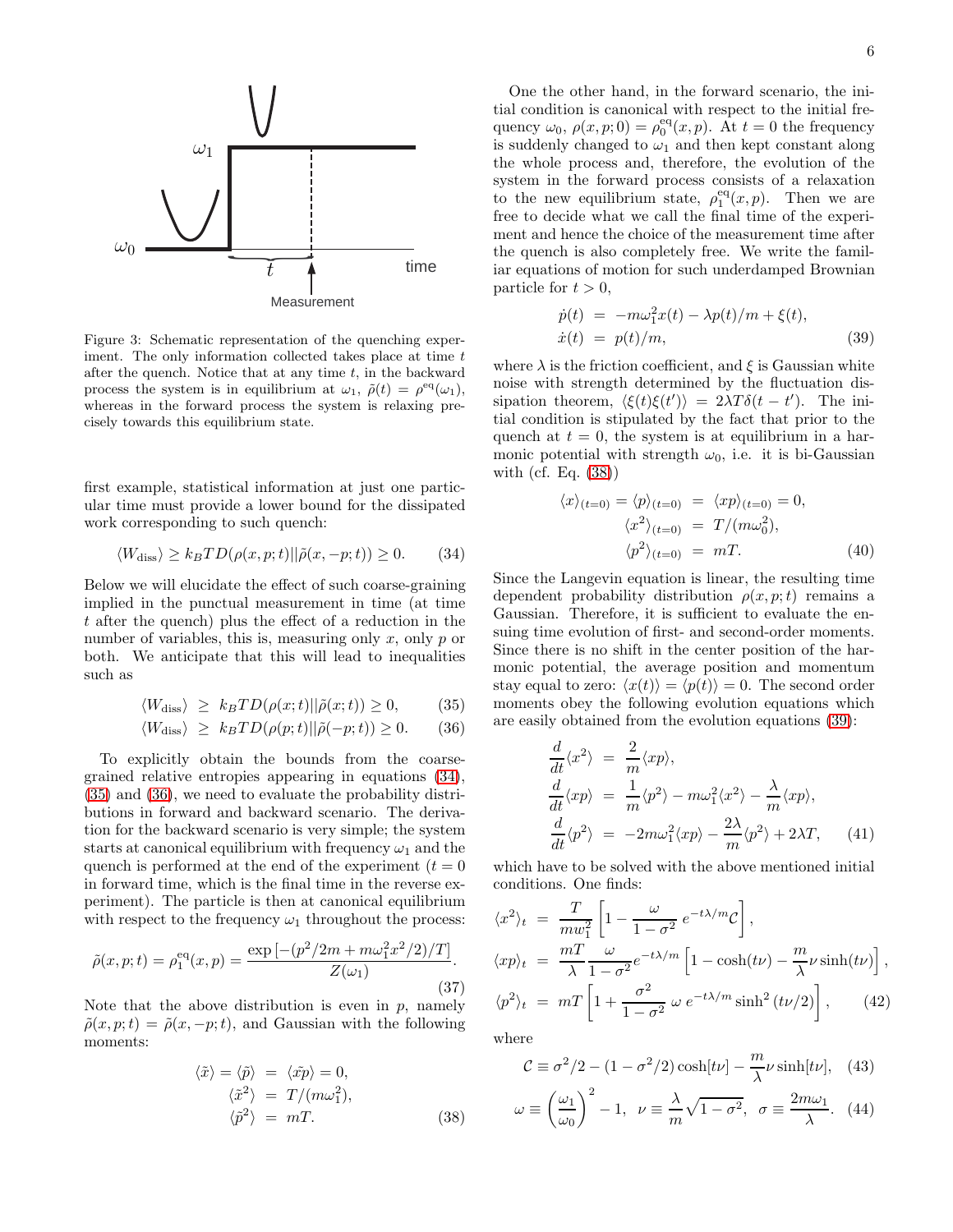

<span id="page-6-3"></span>Figure 4: (a) Relative entropies  $D_{x,p}$ ,  $D_x$  and  $D_p$  measured at one single time  $t$  after the quench. Strongly damped regime  $(\sigma < 1)$ : friction dominates inertia.  $D_{x,p}$  and  $D_x$  decay monotonically and almost coincide, while  $D_p$  is very small and goes through a rise-and-fall. (b) Underdamped regime  $(\sigma > 1)$ : inertia dominates friction, resulting in an out of phase oscillatory decay of the relative entropies  $D_x$  and  $D_p$ . Note that in both cases (a) and (b), the position variable  $x$  captures at  $t = 0$  the full information on dissipation, namely,  $\langle W_{\text{diss}} \rangle$ .

Note the switch from a monotonously decay  $(\nu \text{ real})$  to an oscillatory one  $(\nu \text{ imaginary})$  of the above solutions for the moments as  $\sigma$  crosses the value 1 from below.

We are now in position to evaluate the relative entropy between  $\rho(x, p; t)$  and  $\tilde{\rho}(x, -p; t)$ , which in this case can be considered as a distance between the relaxing time dependent distribution  $\rho(x, p; t)$  and its final equilibrium state  $\rho_1^{\text{eq}}(x, p)$ , only reached for  $t \to \infty$ . Since both densities are Gaussian (and the backward distribution is even in  $p$ ), the following result is obtained:

$$
D_{x,p}(t) \equiv D(\rho(x,p;t)||\tilde{\rho}(x,-p;t))
$$
  
=  $\ln \sqrt{\frac{\det \tilde{C}_2}{\det C_2}} + \frac{\operatorname{Tr}(\tilde{C}_2^{-1}C_2)}{2} - 1,$  (45)

where  $C_2$  and  $\tilde{C}_2$  are the covariance matrices of the for-

ward and backward distributions, respectively

$$
C_2 = \begin{pmatrix} \langle x^2 \rangle_t & \langle xp \rangle_t \\ \langle xp \rangle_t & \langle p^2 \rangle_t \end{pmatrix}, \quad \tilde{C}_2 = \begin{pmatrix} \langle \tilde{x}^2 \rangle & \langle \tilde{x}p \rangle \\ \langle \tilde{x}p \rangle & \langle \tilde{p}^2 \rangle \end{pmatrix}. \quad (46)
$$

The above result can be further simplified to

<span id="page-6-0"></span>
$$
D_{x,p}(t) = \frac{1}{2} \left( \ln \frac{\langle \tilde{x}^2 \rangle \langle \tilde{p}^2 \rangle}{\langle x^2 \rangle_t \langle p^2 \rangle_t - \langle xp \rangle_t^2} + \frac{\langle x^2 \rangle_t}{\langle \tilde{x}^2 \rangle} + \frac{\langle p^2 \rangle_t}{\langle \tilde{p}^2 \rangle} - 2 \right)
$$
(47)

From now on, subindices in D refer to the variables contained in the probability distributions with which the relative entropy is evaluated. So when momentum is integrated out from the probability distribution, the relative entropy at time  $t$  of the position distributions,  $D(\rho(x;t)||\tilde{\rho}(x;t))$ , yields

<span id="page-6-1"></span>
$$
D_x(t) = \frac{1}{2} \left( \ln \frac{\langle \tilde{x}^2 \rangle}{\langle \tilde{x}^2 \rangle_t} + \frac{\langle x^2 \rangle_t}{\langle \tilde{x}^2 \rangle} - 1 \right), \tag{48}
$$

and its momentum analog,  $D(\rho(p;t)||\tilde{\rho}(-p;t))$ , is

<span id="page-6-2"></span>
$$
D_p(t) = \frac{1}{2} \left( \ln \frac{\langle \tilde{p}^2 \rangle}{\langle p^2 \rangle_t} + \frac{\langle p^2 \rangle_t}{\langle \tilde{p}^2 \rangle} - 1 \right). \tag{49}
$$

We insert in [\(47\)](#page-6-0), [\(48\)](#page-6-1) and [\(49\)](#page-6-2) the expressions of the second moments calculated previously. With these explicit results (depicted in figure [4\)](#page-6-3), we can discuss how well various relative entropies capture the information on the dissipation. First we note that at the moment of the quench  $(t = 0)$ , the statistics of the position variable can account for the total work dissipated,  $TD_x(0) = \langle W_{\text{diss}} \rangle$ , while no information is available from the momentum variable,  $D_p(0) = 0$ . The reason is that the position at the time of quench is enough to evaluate the work [\[26\]](#page-10-25).

Secondly, it is known that the relative entropy between the probability distribution of a Markov process and its corresponding stationary state is a strictly de-creasing function of time [\[31\]](#page-10-30). Hence,  $D_{x,p}(t)$  must be so, as one can check from our calculations plotted in figure [4.](#page-6-3) On the other hand, when only one of the variables is taken into account, the relative entropies can exhibit a richer phenomenology. The behavior is rather different in the weakly damped regime than in the strongly damped one. In the strongly damped case ( $\sigma$  < 1) the relative entropies  $D_{x,p}(t)$  and  $D_x(t)$  just decay monotonically with time, see figure [4.](#page-6-3)(a). However, we obtain a non-monotonous behavior in the relative entropy of the momentum distribution, which is explained as follows. The equilibrium distribution of the momentum does not depend on the frequency of the oscillator. Therefore, at the quench time, the forward and backward momentum distributions are identical. However, once the potential is quenched, the momentum distribution will depart from equilibrium, due to transfers from potential to kinetic energy, to relax back to the same distribution at a later time. As a consequence  $D_p(t)$  increases from  $D_p(0) = 0$ , reaches a maximum and decays back to zero for long time, as can be seen in the inset of figure [4.](#page-6-3)(a). The maximum is however very low, since damping is strong.

.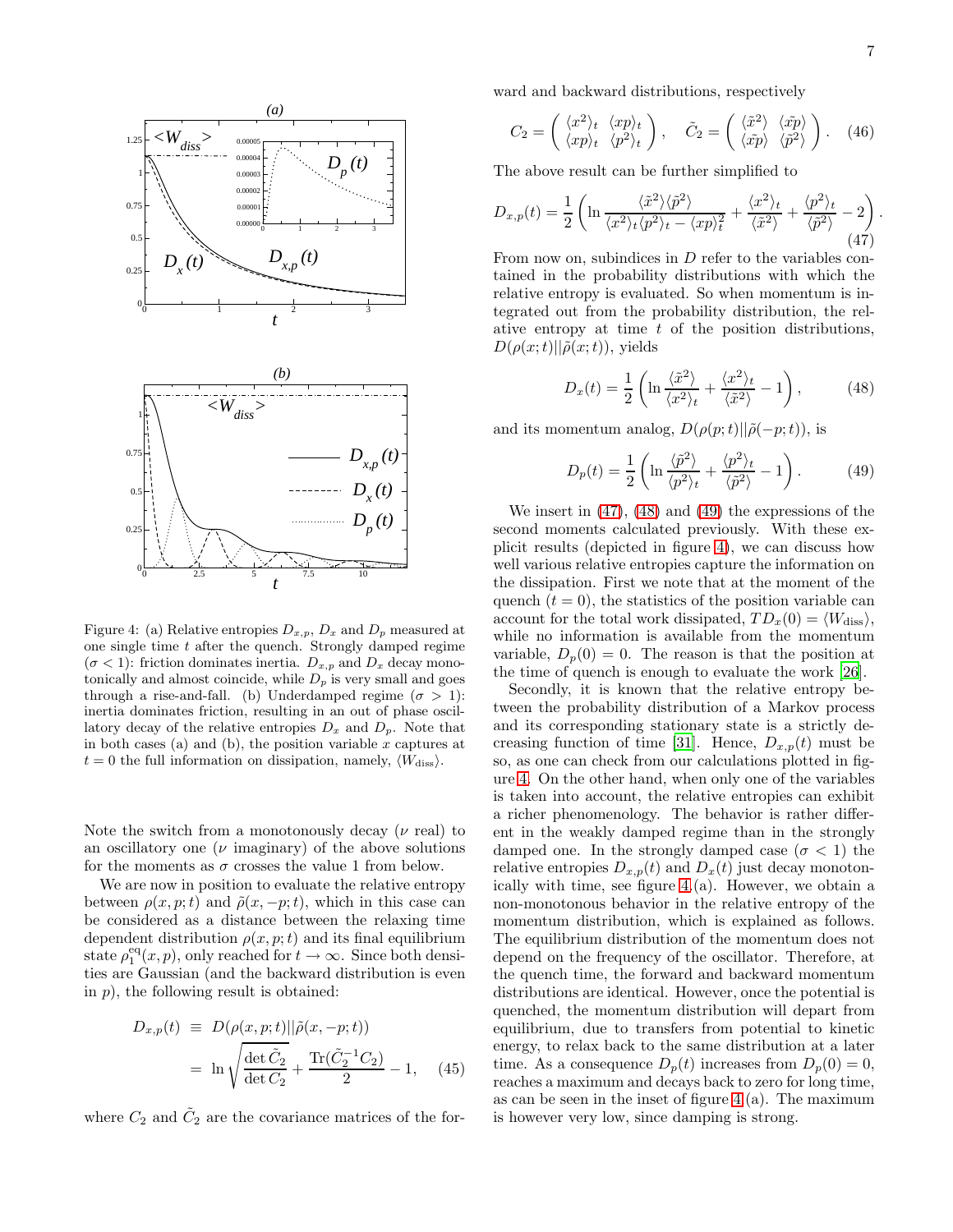We can see a more pronounced and interesting effect in the underdamped case  $(\sigma > 1)$ . The main results are represented in figure [4.](#page-6-3)(b). Note the oscillatory exchange of information on dissipation between the position and velocity variables and the decay of the total information contained in  $D_{x,p}(t)$ . The behavior of  $D_x(t)$  and  $D_p(t)$  is induced by oscillations in the potential and kinetic energy of the particle. The relative entropy of the  $x$  distributions can be written as (cfr. Eq. [\(48\)](#page-6-1)):

$$
D_x(t) = \frac{\alpha_V(t) - 1 - \ln \alpha_V(t)}{2} \tag{50}
$$

where  $\alpha_V(t)$  is the ratio between the potential energy at time t and the equilibrium potential energy (at frequency  $\omega_1$ ). A similar expression can be obtained for  $D_n(t)$  from Eq. [\(49\)](#page-6-2). Therefore, the relative entropy of x and p can be considered as a measure of the departure of the potential and kinetic energy, respectively, from their equilibrium values. These energies turn to oscillate at frequency  $\nu$ , twice the characteristic frequency of the damped oscillator.

The behavior of  $D_{x,p}(t)$  observed in Figure [4.](#page-6-3)(b) can be better understood by rewriting the relative entropy in [\(47\)](#page-6-0) as follows:

<span id="page-7-0"></span>
$$
D_{x,p}(t) = D_x(t) + D_p(t) + \frac{1}{2} \ln\left(\frac{1}{1 - r_t}\right),\qquad(51)
$$

where the correlation coefficient  $r_t$  is given by

$$
r_t \equiv \frac{\langle xp \rangle_t^2}{\langle x^2 \rangle_t \langle p^2 \rangle_t}.
$$
\n(52)

Since  $0 \leq r_t \leq 1$ , we first note that the last term in the r.h.s of equation [\(51\)](#page-7-0) is always positive, hence:

<span id="page-7-1"></span>
$$
D_{x,p}(t) \ge D_x(t) + D_p(t). \tag{53}
$$

Therefore, in the present case, the sum of information on the dissipation gathered separately from position and momentum is smaller than that from both variables taken together. The equality sign in [\(53\)](#page-7-1) is realized if  $r_t = 0$ , this is, when  $\langle xp \rangle_t = 0$ . From the oscillating analogue of the expression for  $\langle xp \rangle_t$  in [\(42\)](#page-5-5), one easily verifies that this occurs at specific times  $t = \frac{2\pi n}{\tilde{\nu}}$ , where  $\tilde{\nu} = \frac{\lambda}{m} \sqrt{\sigma^2 - 1}$ . Since the variables are Gaussian, the condition of zero correlation is tantamount to the independency of position and momentum.

Another interesting feature observed in figure [4](#page-6-3) is that one of the variables, either  $x$  or  $p$ , loses all information on dissipation at another set of specific times. From equations [\(48\)](#page-6-1) and [\(49\)](#page-6-2) one finds that this occurs if  $\langle x^2 \rangle_t = \langle \tilde{x}^2 \rangle$  or  $\langle p^2 \rangle_t = \langle \tilde{p}^2 \rangle$  respectively. This is in agreement with the more general observation that the relative entropy of a specific degree of freedom is zero when, at a given time, the detailed balance condition holds, namely, when at that time the forward and backward distributions are equal.



<span id="page-7-2"></span>Figure 5: Scheme of the last study case: the information on dissipation due to a sudden quench in the stiffness of the potential from  $\omega_0$  to  $\omega_1$  in one subsystem is transmitted, through a linear coupling of strength  $K$ , to a second subsystem immersed in a heat bath at temperature  $T$ , where such information will get irreversibly lost.

On the whole, an intricate transfer of information on dissipation is taking place between position and momentum of the underdamped Brownian particle. At the same time, such information on the total mean dissipated work is irreversibly lost by the punctual (one-time) relative entropy of  $x$  and  $p$  and transfered to the heat bath variables as time goes by.

## C. Flow of information between coupled oscillators.

To complete the picture, we next consider the case of a harmonically bound underdamped Brownian particle that is indirectly in contact (via a second Brownian particle) to a heat bath. The idea is that, by monitoring this second particle, we are including some information on the heat bath, of which it is supposed to be part. The Langevin equations of motion that describe the system read:

$$
m\ddot{x}_1 = -m\omega^2(t)x_1 - K(x_1 - x_2), \qquad (54)
$$

$$
m\ddot{x}_2 = -m\omega_0^2 x_2 - K(x_2 - x_1) + \xi(t) - \lambda \dot{x}_2, (55)
$$

where  $\langle \xi(t)\xi(t') \rangle = 2\lambda T \delta(t - t')$ . As in the previous case, we consider the quench experiment: oscillator 1 is initially prepared in equilibrium with  $\omega_0$ . At  $t = 0$ we perform an instantaneous quench switching so that  $\omega(t) = \omega_1$  for  $t > 0$ . Oscillator 2 is kept throughout at the same frequency  $w_0$ , linearly coupled to oscillator 1 with a strength  $K$  and immersed in the heat bath, which is modeled by means of a fluctuating force  $\xi(t)$  and a friction term proportional to  $\lambda$ . See figure [5.](#page-7-2)

The time dependent probability distribution that characterizes the evolution of the whole system is a Gaussian,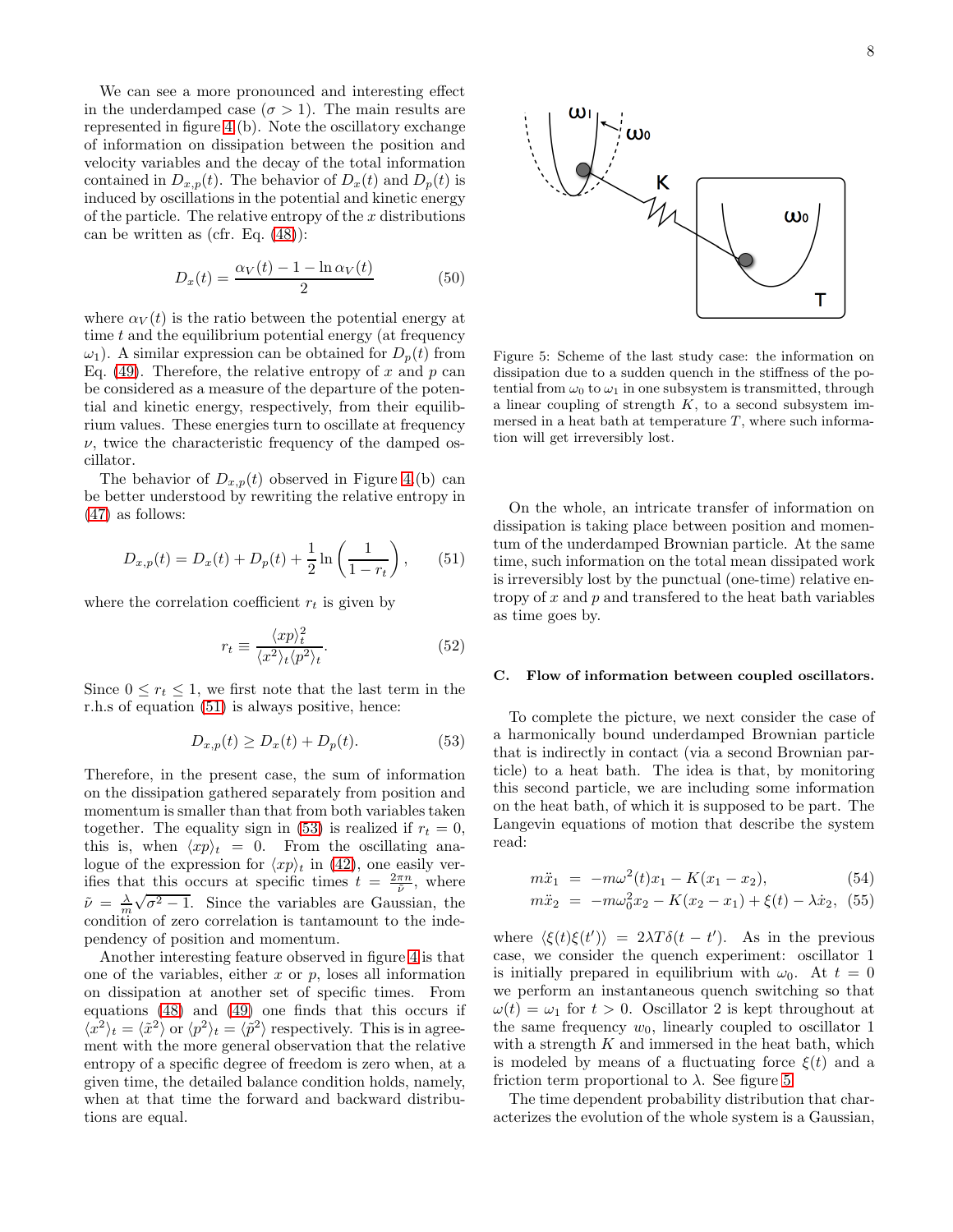whose first moments are simply

$$
\langle x_1(t) \rangle = \langle p_1(t) \rangle = \langle x_2(t) \rangle = \langle p_2(t) \rangle = 0. \quad (56)
$$

Thus we need to evaluate the second moments which,

| $\boldsymbol{d}$<br>$\overline{dt}$ | $\binom{x_1^2}{p_1^2}$<br>$\langle x_1p_1\rangle$<br>$\langle x_2^2\rangle\ \langle p_2^2\rangle$<br>$\langle x_2p_2\rangle$<br>$\langle x_1 x_2\rangle$<br>$\langle x_1p_2\rangle$<br>$\langle x_2p_1\rangle$<br>$\langle p_1p_2\rangle$ | = | 0<br>0<br>$-K_1$<br>$\theta$<br>$\boldsymbol{0}$<br>$\boldsymbol{0}$<br>0<br>K<br>$\theta$<br>$\boldsymbol{0}$ | $\theta$<br>$\overline{0}$<br>1/m<br>0<br>$\boldsymbol{0}$<br>$\boldsymbol{0}$<br>$\boldsymbol{0}$<br>$\theta$<br>$\boldsymbol{0}$<br>$\boldsymbol{0}$ | 2/m<br>$-2K_1$<br>0<br>$\theta$<br>$\theta$<br>$\overline{0}$<br>$\boldsymbol{0}$<br>$\theta$<br>$\boldsymbol{0}$<br>K | $\theta$<br>$\theta$<br>0<br>$\theta$<br>$\boldsymbol{0}$<br>$-K_0$<br>$\theta$<br>$\theta$<br>K<br>$\theta$ | 0<br>$\theta$<br>$-2\lambda/m$<br>1/m<br>0<br>$\theta$<br>0<br>$\theta$ | 0<br>0<br>2/m<br>$-2K_0$<br>$-\lambda/m$<br>$\theta$<br>$\overline{0}$<br>$\boldsymbol{0}$<br>К | K<br>$\theta$<br>$\theta$<br>К<br>$\theta$<br>$-K_1$<br>$\boldsymbol{0}$ | $\theta$<br>$\theta$<br>$\overline{0}$<br>$\theta$<br>2K<br>$\overline{0}$<br>1/m<br>$-K_0$ $-\lambda/m$<br>$-K_1$ | 0<br>2K<br>$\overline{0}$<br>$\overline{0}$<br>$\overline{0}$<br>$\theta$<br>1/m<br>$\overline{0}$<br>$\boldsymbol{0}$<br>$-K_0$ | 0<br>$\theta$<br>0<br>$\boldsymbol{0}$<br>$\boldsymbol{0}$<br>$\boldsymbol{0}$<br>$\theta$<br>1/m<br>1/m<br>$-\lambda/m$ | $x_1^2$<br>$\langle p_1^{\bar{2}} \rangle$<br>$\langle x_1p_1$<br>$\begin{smallmatrix} \langle x_2^2\rangle\ \langle p_2^2\rangle \end{smallmatrix}$<br>$\langle x_2p_2\rangle$<br>$\langle x_1 x_2\rangle$<br>$\langle x_1p_2\rangle$<br>$\langle x_2p_1$<br>$\langle p_1p_2\rangle$ | $^+$ | $2\lambda T$<br>$\theta$<br>$\overline{0}$ | (57) |
|-------------------------------------|-------------------------------------------------------------------------------------------------------------------------------------------------------------------------------------------------------------------------------------------|---|----------------------------------------------------------------------------------------------------------------|--------------------------------------------------------------------------------------------------------------------------------------------------------|------------------------------------------------------------------------------------------------------------------------|--------------------------------------------------------------------------------------------------------------|-------------------------------------------------------------------------|-------------------------------------------------------------------------------------------------|--------------------------------------------------------------------------|--------------------------------------------------------------------------------------------------------------------|----------------------------------------------------------------------------------------------------------------------------------|--------------------------------------------------------------------------------------------------------------------------|---------------------------------------------------------------------------------------------------------------------------------------------------------------------------------------------------------------------------------------------------------------------------------------|------|--------------------------------------------|------|
|                                     |                                                                                                                                                                                                                                           |   |                                                                                                                |                                                                                                                                                        |                                                                                                                        |                                                                                                              |                                                                         |                                                                                                 |                                                                          |                                                                                                                    |                                                                                                                                  |                                                                                                                          |                                                                                                                                                                                                                                                                                       |      |                                            |      |

The system can be solved explicitly using the appropriate initial conditions corresponding to the equilibrium ensemble. However, the analytic expressions are extremely lengthy. In what follows, we will illustrate the obtained behavior via figures.

Since the joint distribution is Gaussian (and the backwards density even in  $p$ ), the relative entropy involving all four variables  $x_1, p_1, x_2$  and  $p_2$  can be compactly expressed in terms of the covariance matrices  $C_4$  and  $\tilde{C}_4$ :

$$
D_{x_1, p_1, x_2, p_2}(t) = \frac{1}{2} \left[ \ln \left( \frac{\det \tilde{C}_4}{\det C_4} \right) + \text{Tr}(\tilde{C}_4^{-1} C_4) - 4 \right].
$$
\n(58)

The latter are the following four-by-four symmetric matrices

$$
C_4 = \begin{pmatrix} \langle x_1^2 \rangle_t & \langle x_1 p_1 \rangle_t & \langle x_1 x_2 \rangle_t & \langle x_1 p_2 \rangle_t \\ \langle x_1 p_1 \rangle_t & \langle p_1^2 \rangle_t & \langle p_1 x_2 \rangle_t & \langle p_1 p_2 \rangle_t \\ \langle x_1 x_2 \rangle_t & \langle p_1 x_2 \rangle_t & \langle x_2^2 \rangle_t & \langle x_2 p_2 \rangle_t \\ \langle x_1 p_2 \rangle_t & \langle p_1 p_2 \rangle_t & \langle x_2 p_2 \rangle_t & \langle p_2^2 \rangle_t \end{pmatrix}, \quad (59)
$$

and for the covariance matrix corresponding to the backwards excursion we explicitly find

$$
\tilde{C}_4 = \begin{pmatrix}\n\frac{K_0 T}{K m w_1^2 + K_1 m w_0^2} & 0 & \frac{K T}{K m w_1^2 + K_1 m w_0^2} & 0 \\
0 & mT & 0 & 0 \\
\frac{K T}{K m w_1^2 + K_1 m w_0^2} & 0 & \frac{K_1 T}{K m w_1^2 + K_1 m w_0^2} & 0 \\
0 & 0 & 0 & mT\n\end{pmatrix}.
$$
\n(60)

From the above results, we can derive the relative entropy of all available degrees of freedom of the system (both positions  $x_1$  and  $x_2$ , and momenta  $p_1$  and  $p_2$ ), along the whole time track with a single time measurement. Similarly to the underdamped oscillator case of the previous section, one can explore the behavior of the relative entropies of all possible combinations of the 4 degrees of freedom. Some of them are plotted in figure [6.](#page-9-0) All the features of the model in the previous section are found here too: the relative entropy of the whole system,  $D_{x_1,p_1,x_2,p_2}(t)$ , decays monotonically in time and it is an upper bound with respect to any other relative entropy accounting for less degrees of freedom. The relative entropy of subsystem 1,  $D_{x_1,p_1}(t)$ , is oscillating in an intrincate manner below the former, together with  $D_{x_1}(t)$ and  $D_{p_1}(t)$ , which transfer information periodically and are modulated by  $D_{x_1,p_1}(t)$ . Again, only when performed at the moment of the quench does the measurement concerning the position  $x_1$  contain full information.

The novelty in this case is that oscillator 1 is not directly in contact with the heat bath, but indirectly through oscillator 2. This allows for a more detailed study of how the information on dissipation contained in the first subsystem leaks out irreversibly. First it has to flow to the second subsystem and then it is dumped into the heat bath variables, where it is forever lost. Comparing figure  $6(a)$  with  $6(b)$  we see that the relative entropies of oscillator 2 are significantly smaller than those of oscillator 1. The former receives information on the dissipated work at the quench only through its coupling to 1 and, while it bounces back some of this information to 1, its relative entropy  $D_{x_2,p_2}(t)$  decays much faster because it is directly connected to the heat bath.

The plateau for the relative entropy appearing at short times in figure [6](#page-9-0) shows that most of the effect of the dissipative process (the irreversible quench) still resides inside the system formed by the two particles. In fact, oscillator 1 keeps much of this information while slowly transferring it to oscillator 2. This depends on the coupling constant K hat connects both oscillators. This dependence is il-lustrated in figure [7.](#page-9-1) For  $K = 20$  the general decay is fast since both subsystems are well coupled and information on the quench can quickly flow to the heat bath. However, for  $K = 5$  such flow is reduced and the relative entropy of oscillator 2 is almost zero but yet there is a con-

having defined 
$$
K_0 \equiv K + m w_0^2
$$
 and  $K_1 \equiv K + m w_1^2$ , obey  
the following set of evolution equations: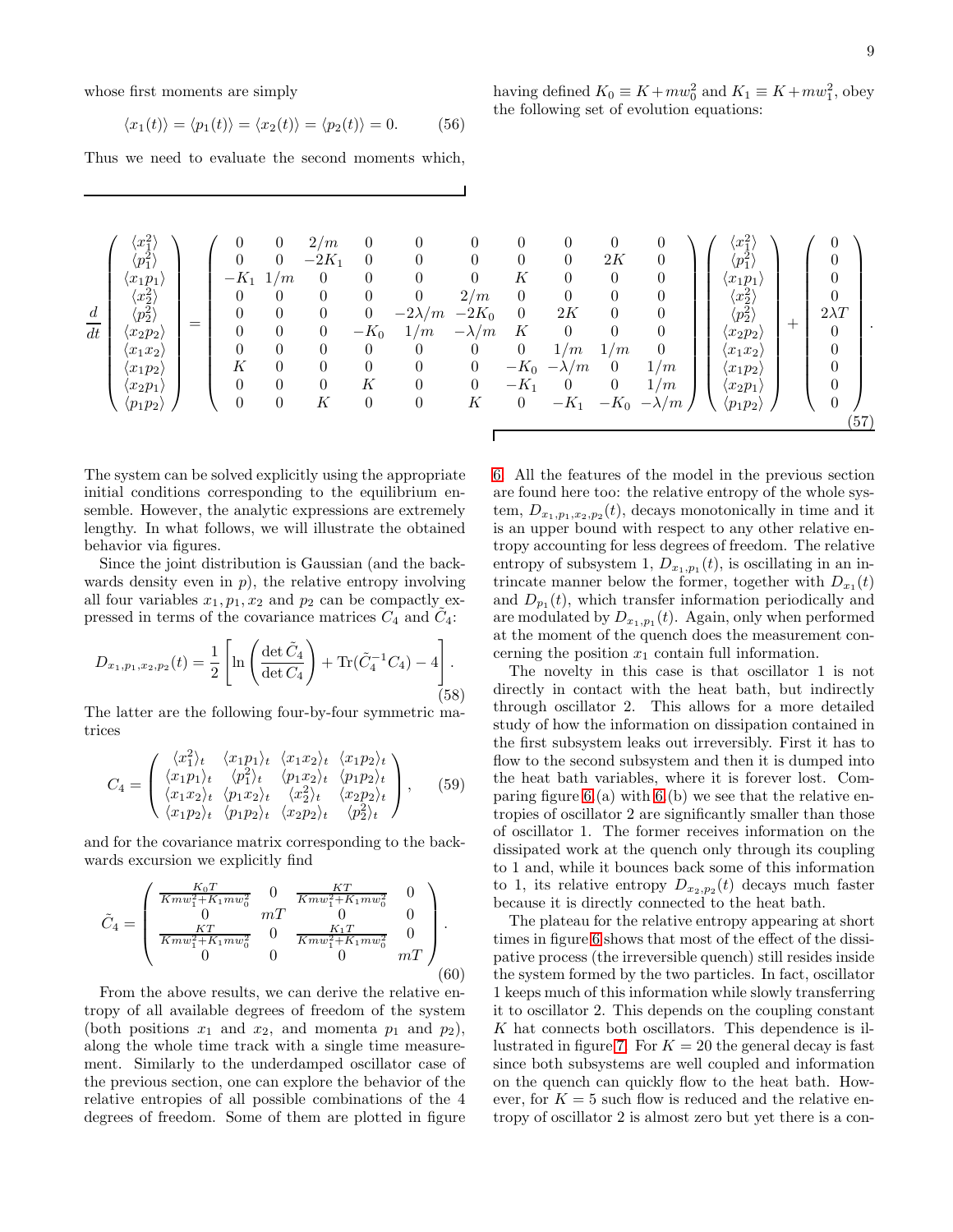

<span id="page-9-0"></span>Figure 6: (a) Complex behavior of the relative entropies as a function of time for oscillator one. See text for discussion. (b) Same picture for oscillator two.

siderable difference between  $D_{x_1,p_1,x_2,p_2}(t)$  and  $D_{x_1,p_1}(t)$ . Therefore, while oscillator 2 is "close to equilibrium", its correlation with oscillator 1 still carries relevant information on the irreversible quench. This conclusion is valid both for positions and momenta, separately, as seen in Fig. [8](#page-10-40) for  $K = 5$ . As in the case of a single oscillator, information flows from positions to momenta, but is mainly kept by the quenched oscillator or by correlations with oscillator 2, which rapidly reaches equilibrium.

## IV. CONCLUSIONS

Dissipation is related to our ability to distinguish the arrow of time. As was anticipated in earlier work in the literature, we find that dissipation is proportional to the relative entropy between the probability distributions of forward and backward excursions, respectively. We have exploited such expression in terms of relative entropy to give rise to lower bounds for the dissipation if only partial information on the trajectories is available.

Several scenarios have been discussed in order to il-



<span id="page-9-1"></span>Figure 7: Time evolution of the relative entropies of the whole system,  $D_{x_1,p_1,x_2,p_2}(t)$ , oscillator one,  $D_{x_1,p_1}(t)$ , and oscillator two,  $D_{x_2,p_2}(t)$ . In each plot a different coupling constant K between the oscillators is used.

lustrate how dissipation can be bounded from below on the basis of reduced information. First, when coarsegraining the continuous trajectory of the system into a reduced finite number of measurements, our analysis has shown that the resulting relative entropy provides reasonably accurate bounds for the dissipation, even with only a small number of intermediate measurement points. As a generalization of our findings in this specific example, we conjecture that the relative entropy obtained from  $n$ measurements approaches the exact value of the dissipation as  $1/n^2$ , for *n* large. These results could be especially useful in real experiments where trajectories are recorded at finite sampling rates.

Second, we have analyzed the effect of considering a subset of variables instead of a detailed description of the system in a quench process. In this case, the timearrow information, concentrated in the single position variable immediately after the quench, is subsequently transferred to the thermal bath and the other variables. Of special interest is the case of two oscillators, the first one undergoing a quench of its frequency and the second one in contact with a thermal bath. We recall that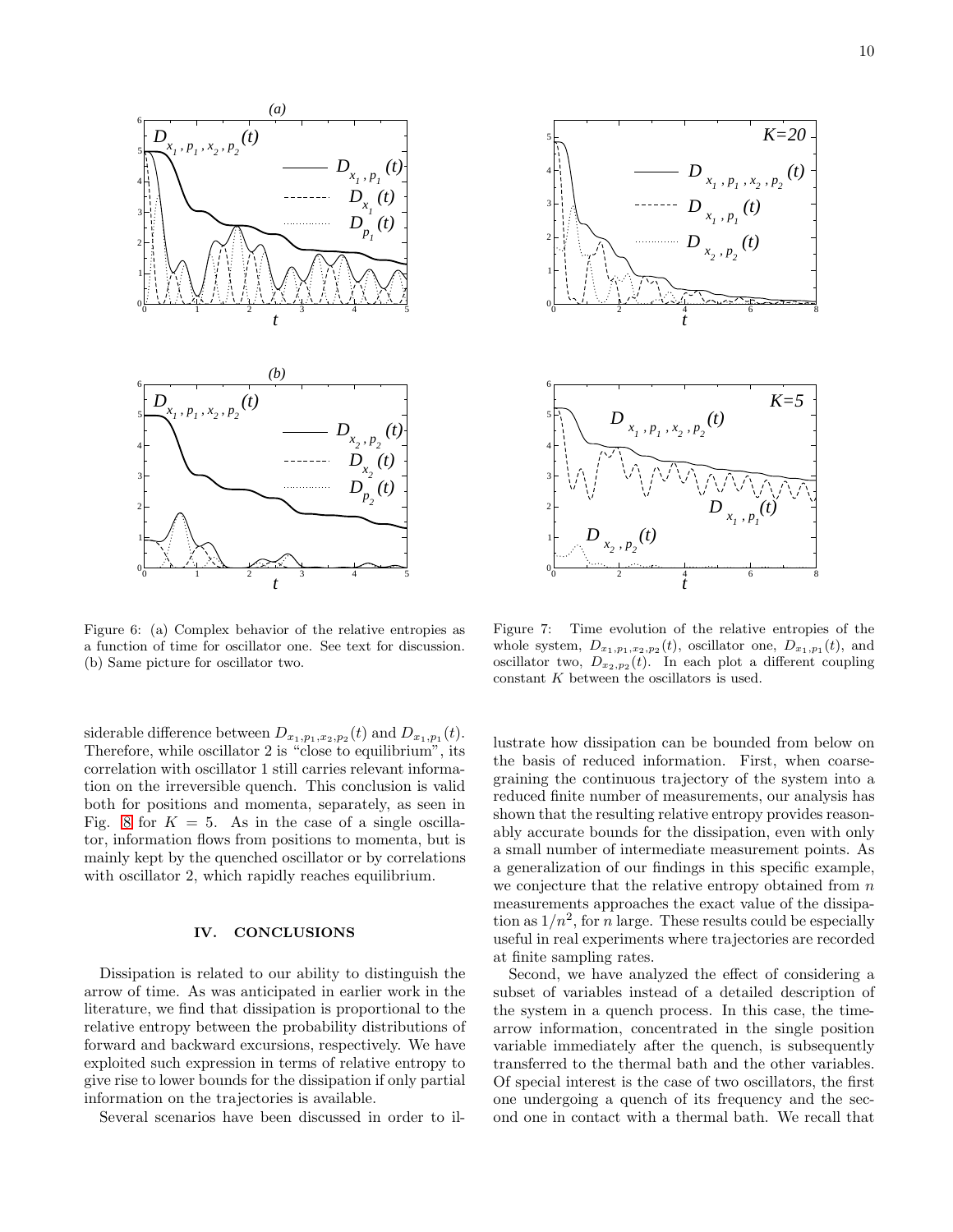

<span id="page-10-40"></span>Figure 8: Time evolution of several relative entropies illustrating the effect on correlations between positions and momenta.

the relative entropy is constant when all the degrees of freedom of a Hamiltonian system are taken into account [\[25\]](#page-10-24). One could then expect that the information contained in the first oscillator would be transferred to the second one before getting lost in the thermal bath. However, our analysis calls into question this naive picture, as we have shown that the oscillator coupled to the thermal bath is the first to thermalize. The information on the dissipation is mainly kept by the first oscillator or by

correlations between the two. The generalization of our analysis to long chains of oscillators will help to further elucidate how information is spread along many degrees of freedom.

We acknowledge financial help from the Ministerio de Educacion y Ciencia (Spain) under Grants FPU-AP-2004-0770 (A. G–M.) and MOSAICO (JMRP), and from the FWO Vlaanderen.

- <span id="page-10-0"></span>[1] L. Onsager, Phys. Rev. **37**, 405 (1931).
- <span id="page-10-1"></span>[2] L. Onsager, Phys. Rev. 38, 2265 (1932).
- <span id="page-10-2"></span>[3] I. Prigogine, Etude Thermodynamique des Phénomènes Irréversibles ( Desoer, Liège) 1947.
- <span id="page-10-3"></span>[4] S. R. de Groot and P. Mazur, Non-Equilibrium Thermodynamics (Dover, New York) 1984.
- <span id="page-10-4"></span>[5] D. J. Evans, E. G. D. Cohen, and G. P. Morriss, Phys. Rev. Lett. 71, 2401 (1993).
- <span id="page-10-5"></span>[6] G. Gallavotti and E. G. D. Cohen, J. Stat. Phys. 80, 931 (1995).
- <span id="page-10-6"></span>[7] J. Kurchan, J. Phys. A **31**, 3719 (1998).
- <span id="page-10-7"></span>[8] J. L. Lebowitz and H. Spohn, J. Stat. Phys. 95, 333 (1999).
- <span id="page-10-8"></span>[9] C. Maes, J. Stat. Phys. **95**, 367 (1999).
- <span id="page-10-9"></span>[10] G. N. Bochkov and Yu. E. Kuzovlev, Zh. Eksp. Teor. Fiz. 72, 238 (1977).
- <span id="page-10-10"></span>[11] G. N. Bochkov and Yu. E. Kuzovlev, Sov. Phys. JETP 45, 125 (1977).
- <span id="page-10-11"></span>[12] G. N. Bochkov and Yu. E. Kuzovlev, Physica A 106, 443 (1981).
- <span id="page-10-12"></span>[13] G. N. Bochkov and Yu. E. Kuzovlev, Physica A 106, 480 (1981).
- <span id="page-10-13"></span>[14] C. Jarzynski, Phys. Rev. Lett. 78, 2690 (1997).
- <span id="page-10-14"></span>[15] C. Jarzynski, Phys. Rev. E 56, 5018 (1997).
- <span id="page-10-15"></span>[16] G. E. Crooks, Phys. Rev. E **60**, 2721 (1999).
- <span id="page-10-16"></span>[17] T. Hatano and S. I. Sasa, Phys. Rev. Lett. 86, 3463 (2001).
- <span id="page-10-17"></span>[18] B. Cleuren, C. Van den Broeck and R. Kawai, Phys. Rev. Lett. **96**, 050601 (2006).
- <span id="page-10-18"></span>[19] G. E. Crooks, J. Stat. Phys. **90**, 1481 (1998).
- <span id="page-10-19"></span>[20] C. Maes and K. Netocÿny, J. Stat. Phys. 110, 269 (2003).
- <span id="page-10-20"></span>[21] U. Seifert, Phys. Rev. Lett. **95**, 040602 (2005).
- <span id="page-10-21"></span>[22] P. Gaspard, J. Stat. Phys. **117**, 599 (2004).
- <span id="page-10-22"></span>[23] Jiu-Li Luo, C. Van den Broeck and G. Nicolis, Z. Phys. B 56, 165 (1984).
- <span id="page-10-23"></span>[24] J. Schnakenberg, Rev. Mod. Phys. 48, 571 (1976).
- <span id="page-10-24"></span>[25] R. Kawai, J. M. R. Parrondo and C. Van den Broeck, Phys. Rev. Lett. 98, 080602 (2007).
- <span id="page-10-25"></span>[26] A. Gomez-Marin, J. M. R. Parrondo and C. Van den Broeck, EPL, 82 50002 (2008).
- <span id="page-10-26"></span>[27] C. Jarzynski, Phys. Rev. E **73**, 046105 (2006).
- <span id="page-10-27"></span>[28] S. Rahav and C. Jarzynski, J. Stat. Mech.: Theory Exp. (2007) P09012.
- <span id="page-10-28"></span>[29] R. A. Blythe, Phys. Rev. Lett. 100, 010601 (2008).
- <span id="page-10-29"></span>[30] D. Andrieux, P. Gaspard, S. Ciliberto, N. Garnier, S. Joubaud and A. Petrosyan, Phys. Rev. Lett. 98, 150601 (2007).
- <span id="page-10-30"></span>[31] T. M. Cover and J. A. Thomas, Elements of Information Theory, 2nd ed (Wiley, Hoboken, NJ) 2006.
- <span id="page-10-31"></span>[32] E. H. Trepagnier, C.Jarzynski, F. Ritort, G. E. Crooks, C. Bustamante and J. Liphardt, Proc. Nat. Acad. Sci. 101 15038 (2005).
- <span id="page-10-32"></span>[33] K. Sekimoto, J. Phys. Soc. Jpn. 66, 1234 (1997).
- <span id="page-10-33"></span>[34] K. Sekimoto, Prog. Theor. Phys. Suppl. **130**, 17 (1998).
- <span id="page-10-34"></span>[35] J. Farago, J. Stat. Phys. 107, 781 (2002); Physica A 331, 69 (2004).
- <span id="page-10-35"></span>[36] R. van Zon and E. G. D. Cohen, Phys. Rev. Lett. 91, 110601 (2003).
- <span id="page-10-36"></span>[37] V. Blickle, T. Speck, L. Helden, U. Seifert and C. Bechinger, Phys. Rev. Lett. 96, 070603 (2006).
- <span id="page-10-37"></span>[38] A. Gomez-Marin and J. M. Sancho, Phys. Rev. E 73, 045101(R) (2006).
- <span id="page-10-38"></span>[39] P. Visco, J. Stat. Mech.: Theory Exp. P06006 (2006).
- <span id="page-10-39"></span>[40] M. Baiesi, T. Jacobs, C. Maes and N. S. Skantzos, Phys.